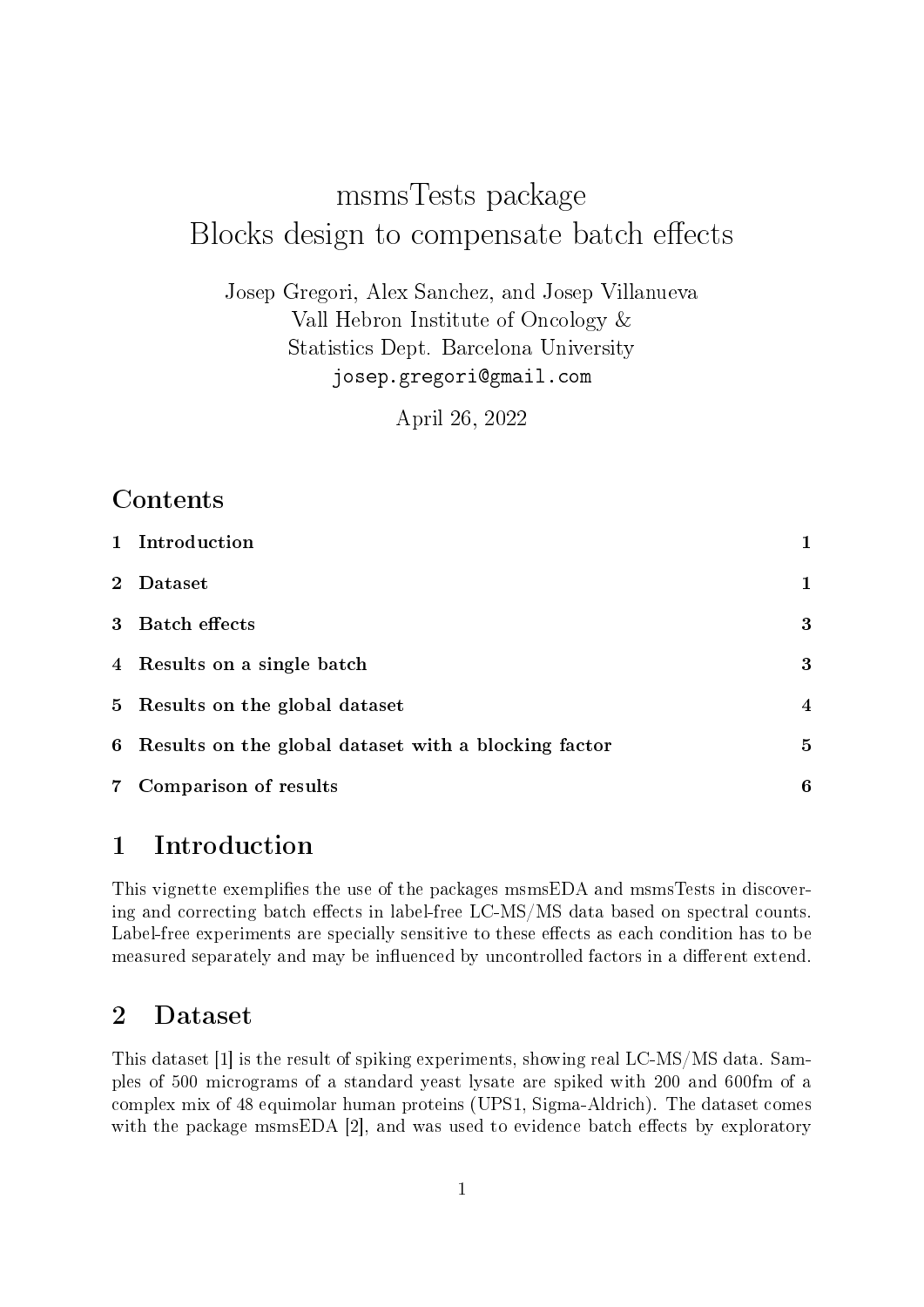data analysis tools  $|3|$ . The dataset consists in an instance of the *MSnSet* class, defined in the MSnbase package [4], a S4 class [5] [6]. This MSnSet object contains a spectral counts (SpC) matrix in the assayData slot, and factors treatment and batch in the phenoData slot. (See also the expressionSet vignette by vignette("ExpressionSetIntroduction",package="Biobase") [7])

```
> library(msmsTests)
> data(msms.dataset)
> msms.dataset
MSnSet (storageMode: lockedEnvironment)
assayData: 697 features, 14 samples
  element names: exprs
protocolData: none
phenoData
  sampleNames: U2.2502.1 U2.2502.2 ... U6.0302.3 (14 total)
  varLabels: treat batch
  varMetadata: labelDescription
featureData: none
experimentData: use 'experimentData(object)'
  pubMedIds: http://www.ncbi.nlm.nih.gov/pubmed/22588121
Annotation:
- - - Processing information - - -
MSnbase version: 1.8.0
> msms.counts <- exprs(msms.dataset)
> dim(msms.counts)
[1] 697 14
> table(pData(msms.dataset)$treat,pData(msms.dataset)$batch)
       0302 2502
  U200 3 4
  U600 3 4
```
Although the mix is equimolar the signal strength of each protein is markedly different, allowing to cover a wide range of SpC values, what makes it specially worth in this sort of experiments:

```
> idx <- grep("HUMAN",featureNames(msms.dataset))
> mSpC <- t( apply(msms.counts[idx,],1,function(x)
                   tapply(x,pData(msms.dataset)$treat,mean)))
> apply(mSpC,2,summary)
             U200 U600
Min. 0.2857143 1.142857
1st Qu. 2.4642857 6.071429
Median 4.5714286 12.214286
Mean 5.9378882 15.161491
3rd Qu. 6.9642857 20.500000
Max. 18.8571429 47.000000
```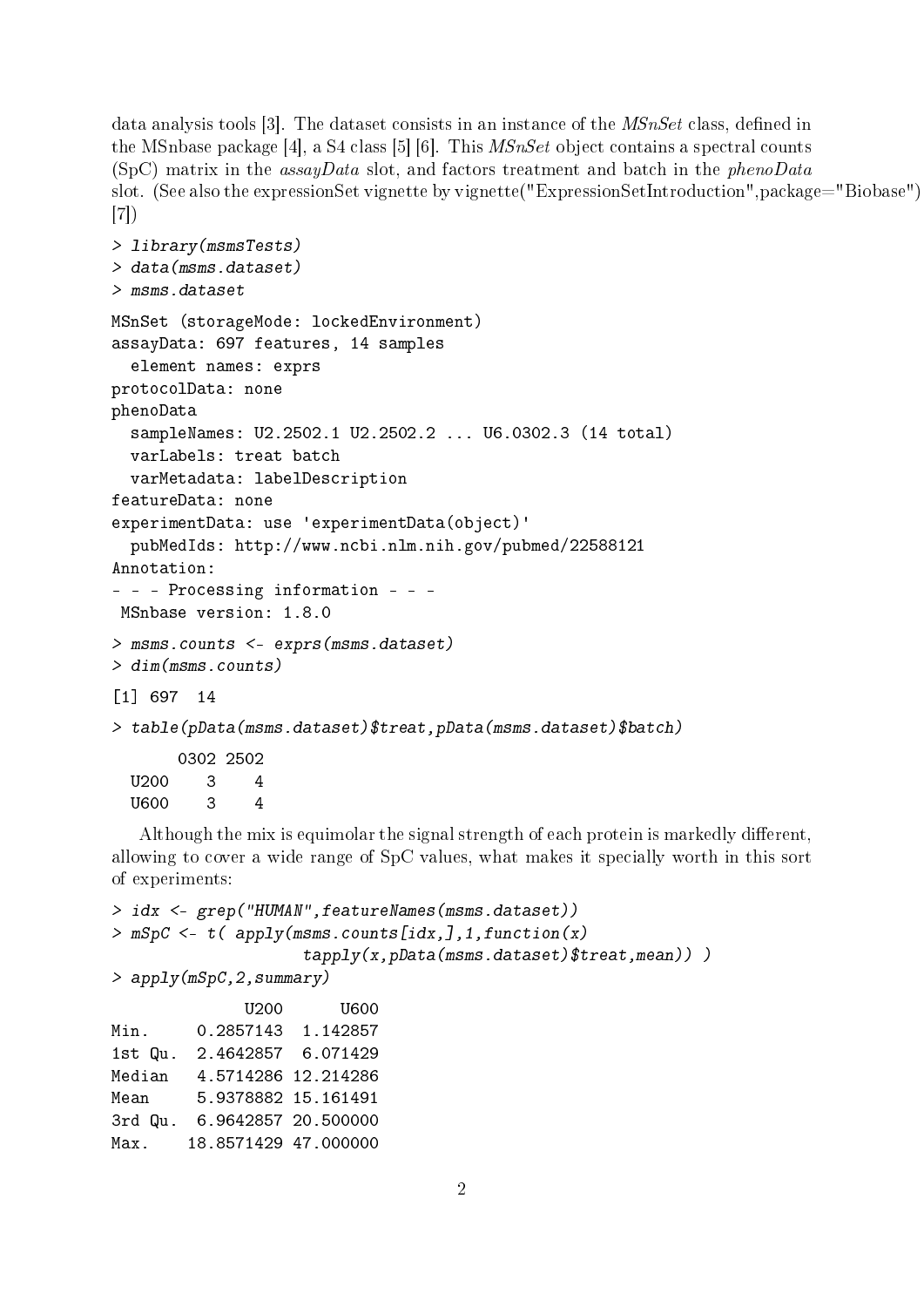### 3 Batch effects

Real life LC-MS/MS experiments use to be complicated enough to be able to get all required technical or biological replicates in a single batch run. Commonly a dataset collects results from multiple batches. The batches may be influenced by factors which escape our control capacity, and typically these datasets show the so known 'batch effects' when the runs where obtained in different dates. The confounding caused by these effects is easily evidenced by multidimensional tools like Principal Components Analysis (PCA) or Hierarchical Clustering (HC), when the samples cluster by batches instead of by treatment [3] [8] .

```
> snms <- substr(as.character(pData(msms.dataset)$treat),1,2)
> snms <- paste(snms,as.integer(pData(msms.dataset)$batch),sep=".")
> smpl.pca <- counts.pca(msms.dataset,snms=snms)$pca
```


Figure 1: Principal Components Analysis

# 4 Results on a single batch

The next code shows the results obtained from the data of a single batch with four replicates in each condition. The statistic test used for differential expression is the quasi-likelihood GLM [9] [10], and the p-values are adjusted with FDR control by the Benjamini-Hochberg [11] method. The quality of the results is given by a truth table.

```
> ### Subset and pre-process dataset
> fl <- pData(msms.dataset)$batch=="2502"
> e <- msms.dataset [,fl]
> e < - pp.msms.data(e)> ### Null and alternative model
```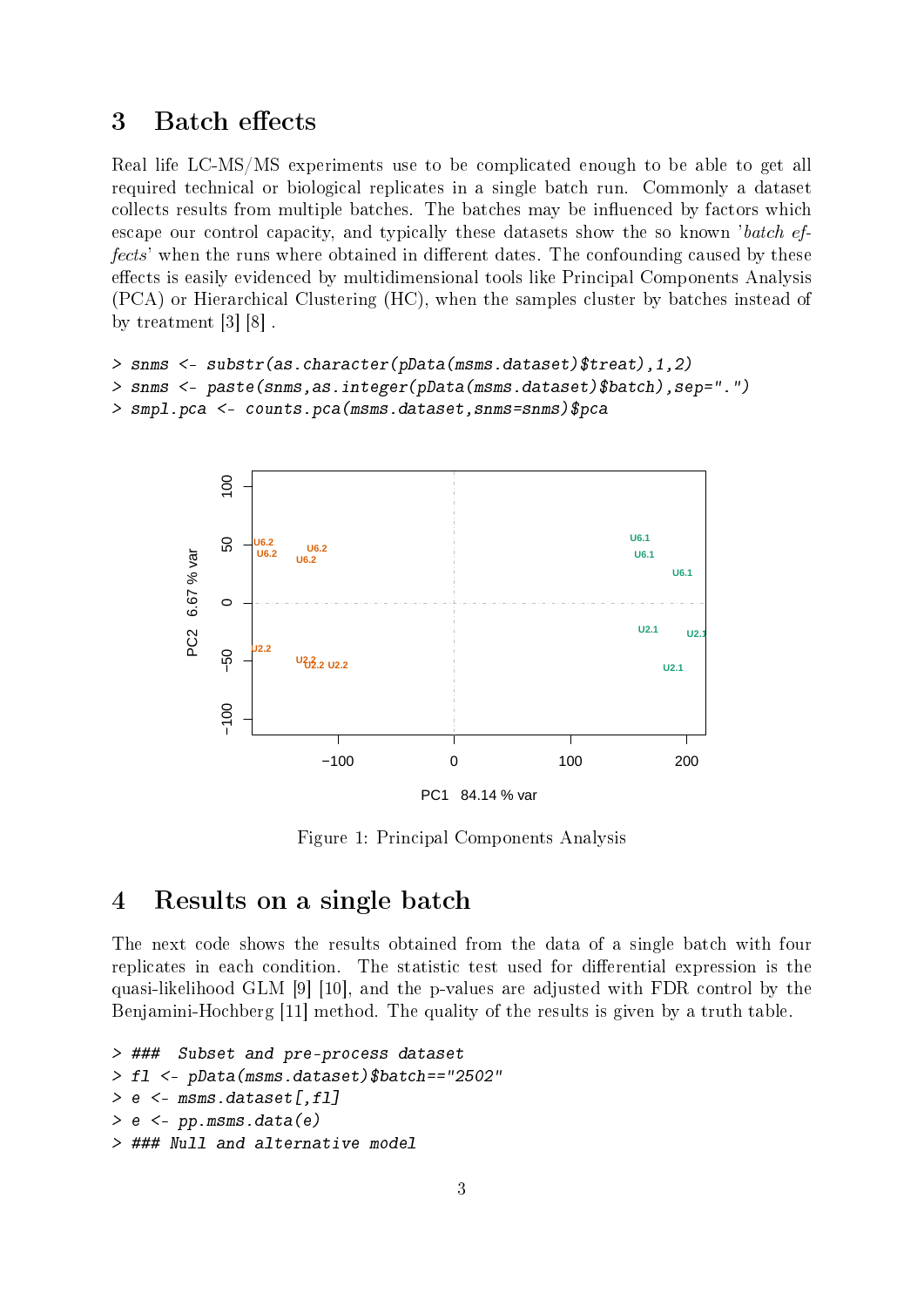```
> null.f < - "y"1"
> alt.f \leq "y" treat"
> ### Normalizing condition
> counts <- exprs(e)
> div <- apply(counts,2,sum)
> ### Quasi-likelihood GLM
> ql.res <- msms.glm.qlll(e,alt.f,null.f,div=div)
> ### Adjust p-values with FDR control.
> adjp <- p.adjust(ql.res$p.value,method="BH")
> ### Truth table
> nh <- length(grep("HUMAN",featureNames(e)))
> ny <- length(grep("HUMAN",featureNames(e),invert=TRUE))
> tp <- length(grep("HUMAN",rownames(ql.res)[adjp<=0.05]))
> fp <- sum(adjp<=0.05)-tp
> (tt.ql1 <- data.frame(TP=tp,FP=fp,TN=ny-fp,FN=nh-tp))
  TP FP TN FN
1 24 4 571 22
```
These results may be polished by a post-test filter, so that only relevant features are accepted as differentially expressed, and the false positives are further restricted [1].

```
> ### Post-test filter
> ql.tbl <- test.results(ql.res,e,pData(e)$treat,"U600","U200",div,
                     alpha=0.05,minSpC=2,minLFC=1,method="BH")$tres
> ql.nms <- rownames(ql.tbl)[ql.tbl$DEP]
> ### Truth table
> ridx <- grep("HUMAN",ql.nms)
> tp <- length(ridx)
> fp <- length(ql.nms)-length(ridx)
> (tt.ql11 <- data.frame(TP=tp,FP=fp,TN=ny-fp,FN=nh-tp))
 TP FP TN FN
1 17 0 575 29
```
#### 5 Results on the global dataset

With a higher number of replicates the tests become more sensitive, and a higher number of differentially expressed features may be identified. The next code explores the full dataset, composed of two batches and seven replicates of each condition. Again the quality of the results is given by a truth table.

```
> ### Pre-process dataset
> gble <- pp.msms.data(msms.dataset)
> ### Null and alternative model
> null.f < - "y"1"
```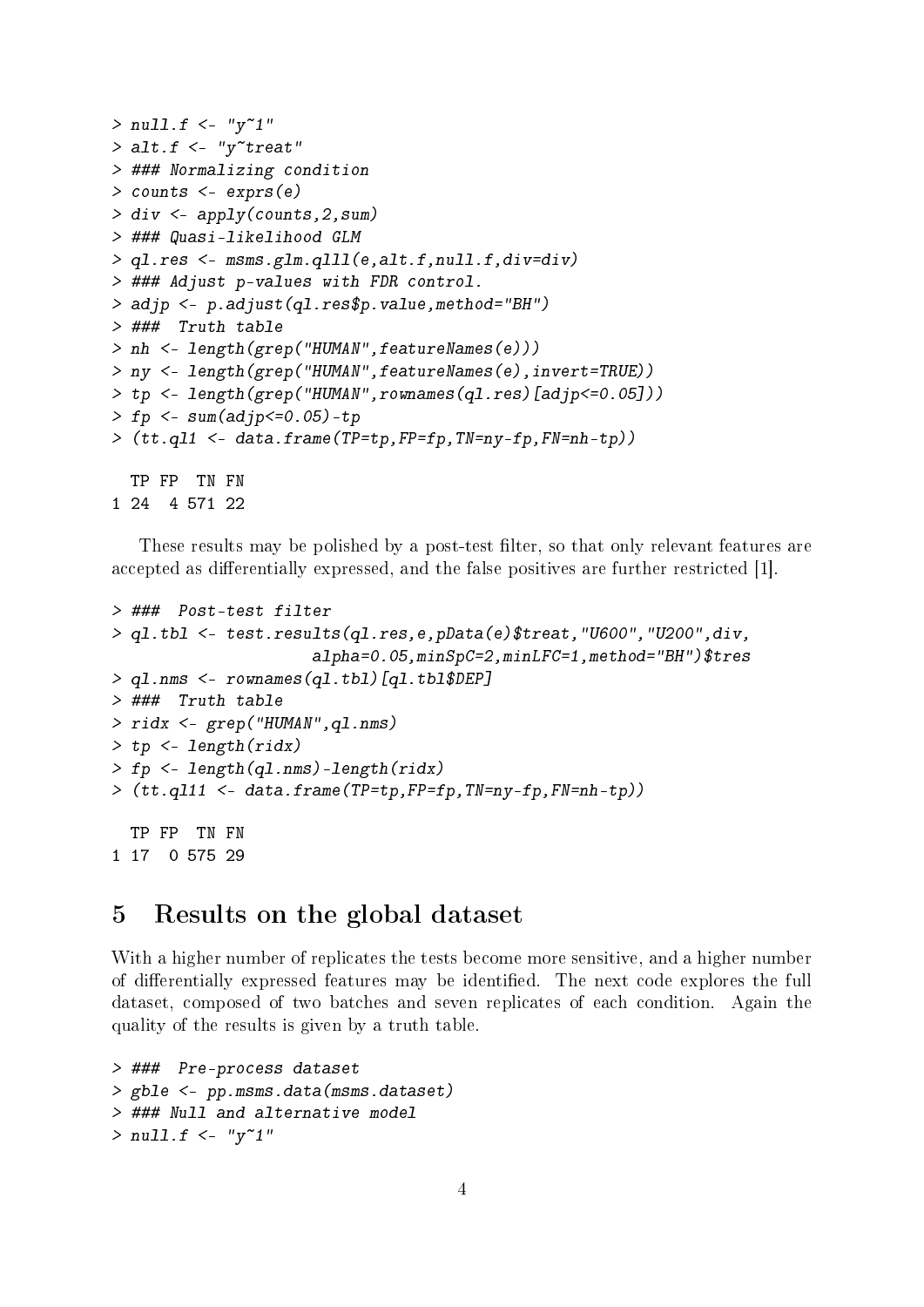```
> alt.f \lt- "y<sup>~</sup>treat"
> ### Normalizing condition
> div <- apply(exprs(gble),2,sum)
> ### Quasi-likelihood GLM
> ql.res <- msms.glm.qlll(gble,alt.f,null.f,div=div)
> ### Adjust p-values with FDR control.
> adjp <- p.adjust(ql.res$p.value,method="BH")
> ### Truth table
> nh <- length(grep("HUMAN",featureNames(gble)))
> ny <- length(grep("HUMAN",featureNames(gble),invert=TRUE))
> tp <- length(grep("HUMAN",rownames(ql.res)[adjp<=0.05]))
> fp <- sum(adjp<=0.05)-tp
> (tt.ql2 <- data.frame(TP=tp,FP=fp,TN=ny-fp,FN=nh-tp))
  TP FP TN FN
1 32 1 628 14
```
Applying a post-test filter, as before, the results become:

```
> ### Post-test filter
> ql.tbl <- test.results(ql.res,gble,pData(gble)$treat,"U600","U200",div,
                     alpha=0.05,minSpC=2,minLFC=1,method="BH")$tres
> ql.nms <- rownames(ql.tbl)[ql.tbl$DEP]
> ### Truth table
> ridx <- grep("HUMAN",ql.nms)
> tp <- length(ridx)
> fp <- length(ql.nms)-length(ridx)
> (tt.ql22 <- data.frame(TP=tp,FP=fp,TN=ny-fp,FN=nh-tp))
 TP FP TN FN
1 29 0 629 17
```
#### 6 Results on the global dataset with a blocking factor

When the batches are balanced in the treatment conditions the presence of confounding factors translates into bigger variance and lower sensitivity. We may account for this extra variability by introducing the batches into the model, as a blocking factor. The next code explores the corresponding results.

```
> ### Null and alternative model
> null.f < - "y"batch"
> alt.f \leq "y"treat+batch"
> ### Quasi-likelihood GLM
> ql.res <- msms.glm.qlll(gble,alt.f,null.f,div=div)
> ### Adjust p-values with FDR control.
> adjp <- p.adjust(ql.res$p.value,method="BH")
```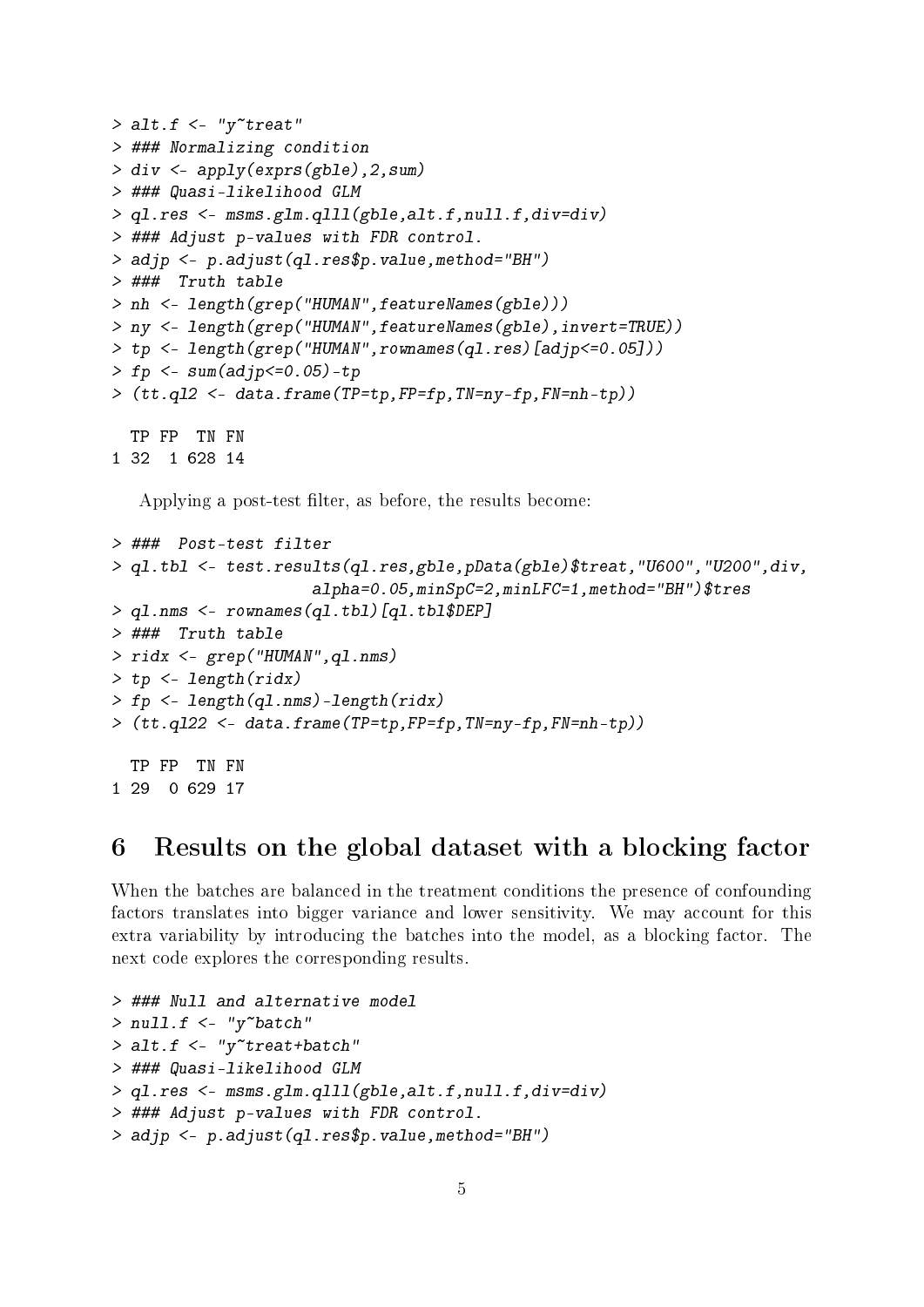```
> ### Truth table
> nh <- length(grep("HUMAN",featureNames(gble)))
> ny <- length(grep("HUMAN",featureNames(gble),invert=TRUE))
> tp <- length(grep("HUMAN",rownames(ql.res)[adjp<=0.05]))
> fp <- sum(adjp<=0.05)-tp
> (tt.ql3 <- data.frame(TP=tp,FP=fp,TN=ny-fp,FN=nh-tp))
 TP FP TN FN
1 41 18 611 5
```
The correction improved the number of true positives, but significantly increased the number of false positives. This may be polished by the post-test filter to remove the non relevant features:

```
> ### Post-test filter
> ql.tbl <- test.results(ql.res,gble,pData(gble)$treat,"U600","U200",div,
                     alpha=0.05,minSpC=2,minLFC=1,method="BH")$tres
> ql.nms <- rownames(ql.tbl)[ql.tbl$DEP]
> ### Truth table
> ridx <- grep("HUMAN",ql.nms)
> tp <- length(ridx)
> fp <- length(ql.nms)-length(ridx)
> (tt.ql33 <- data.frame(TP=tp,FP=fp,TN=ny-fp,FN=nh-tp))
 TP FP TN FN
1 35 0 629 11
```
# 7 Comparison of results

The following table collects the results obtained so far, where we see how increasing the number of replicates we improve the sensitivity, how the use of a post-test filter helps in restricting the number of false positives, and how blocking helps to remove the extra variability introduced by batch effects.

|                   | 'TP | FР | TN  | FΝ |
|-------------------|-----|----|-----|----|
| subset            | 24  | 4  | 571 | 22 |
| subset filtered   | 17  |    | 575 | 29 |
| global            | 32  |    | 628 | 14 |
| global filtered   | 29  |    | 629 | 17 |
| blocking          | 41  | 18 | 611 | 5  |
| blocking filtered | 35  |    | 629 | 11 |

Table 1: Truth tables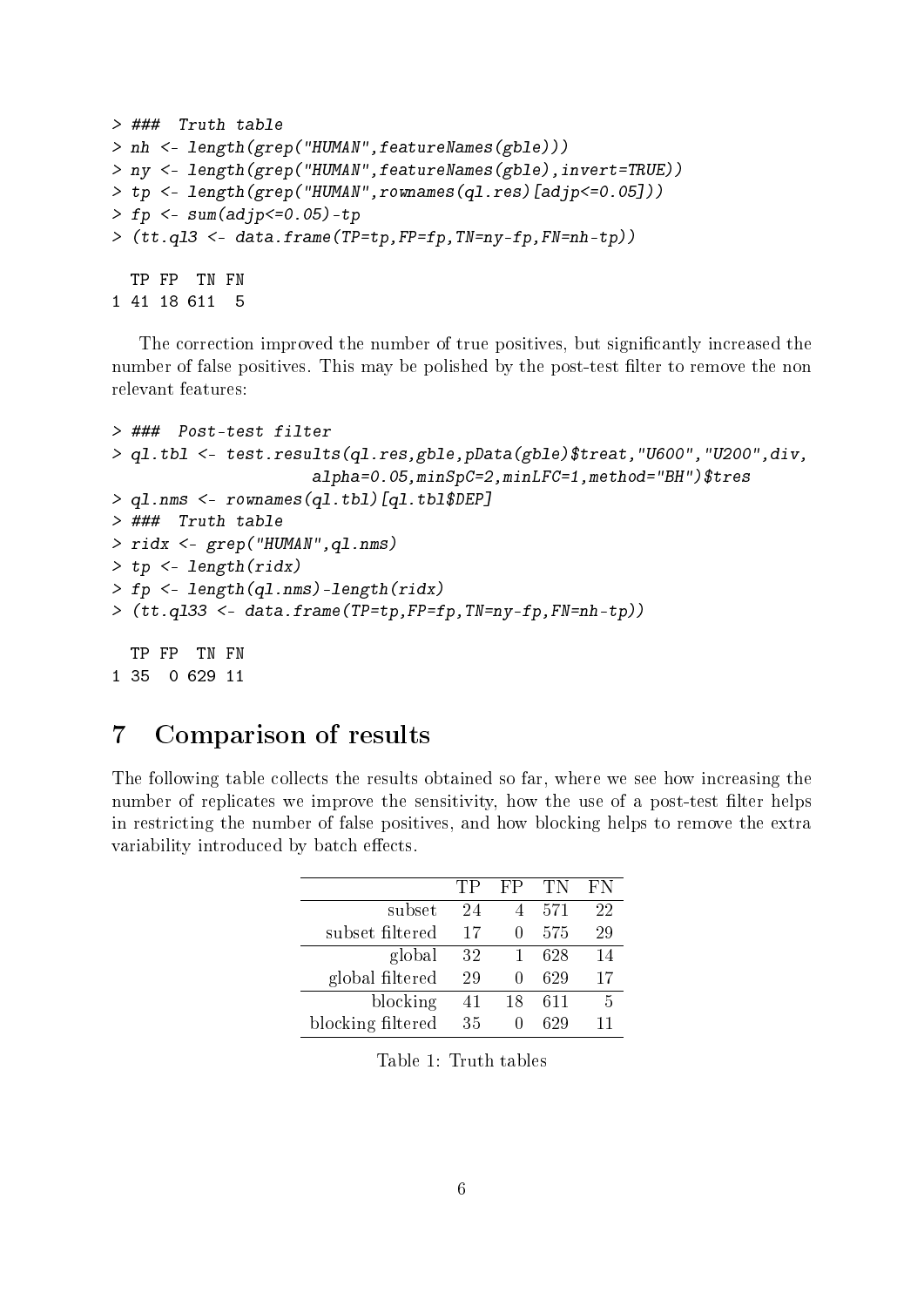

Figure 2: Comparison of results